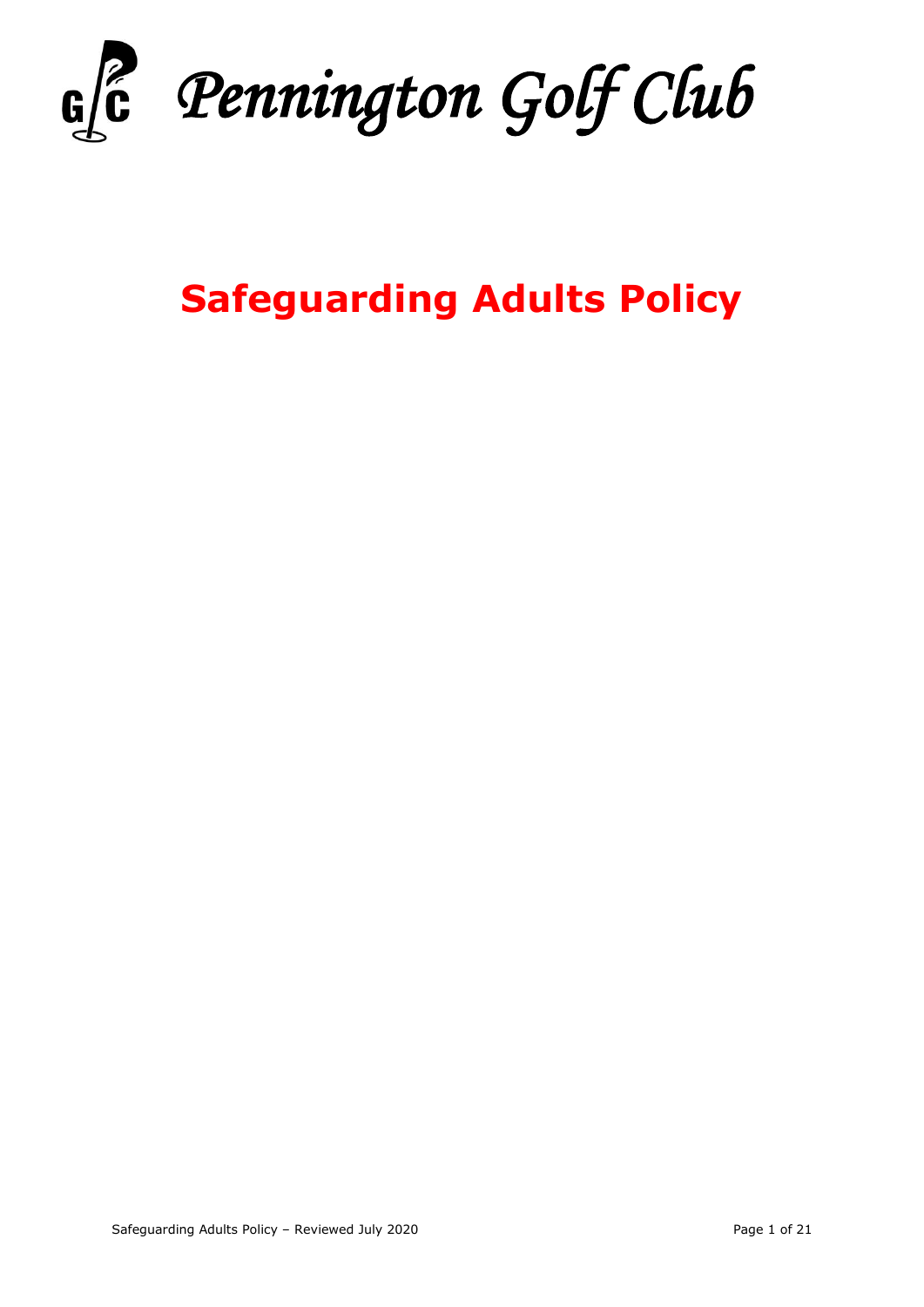

## **Safeguarding Adults Policy**

## **Contents**

| Safeguarding Policy Statement                | $\overline{2}$ |
|----------------------------------------------|----------------|
|                                              |                |
| 1. Complaints, concerns and allegations      | $\overline{4}$ |
| 2. Responding to a Disclosure of Abuse       | <u>5</u>       |
| 3. Signs and Indicators of Abuse and Neglect | <u>6</u>       |
| 4. Consent                                   | $\overline{Z}$ |
| 5. Useful Contacts                           | <u>୨</u>       |
| <b>Supporting Documents</b>                  |                |
| Safeguarding Adults Flowchart                | <u> 10</u>     |
| Capacity - Guidance on Making Decisions      | 11             |
| Incident Report Form                         | <u>13</u>      |
| 15<br>Guidance on Types of Harm              |                |
| Guidance on Consent and Information Sharing  | <u> 17</u>     |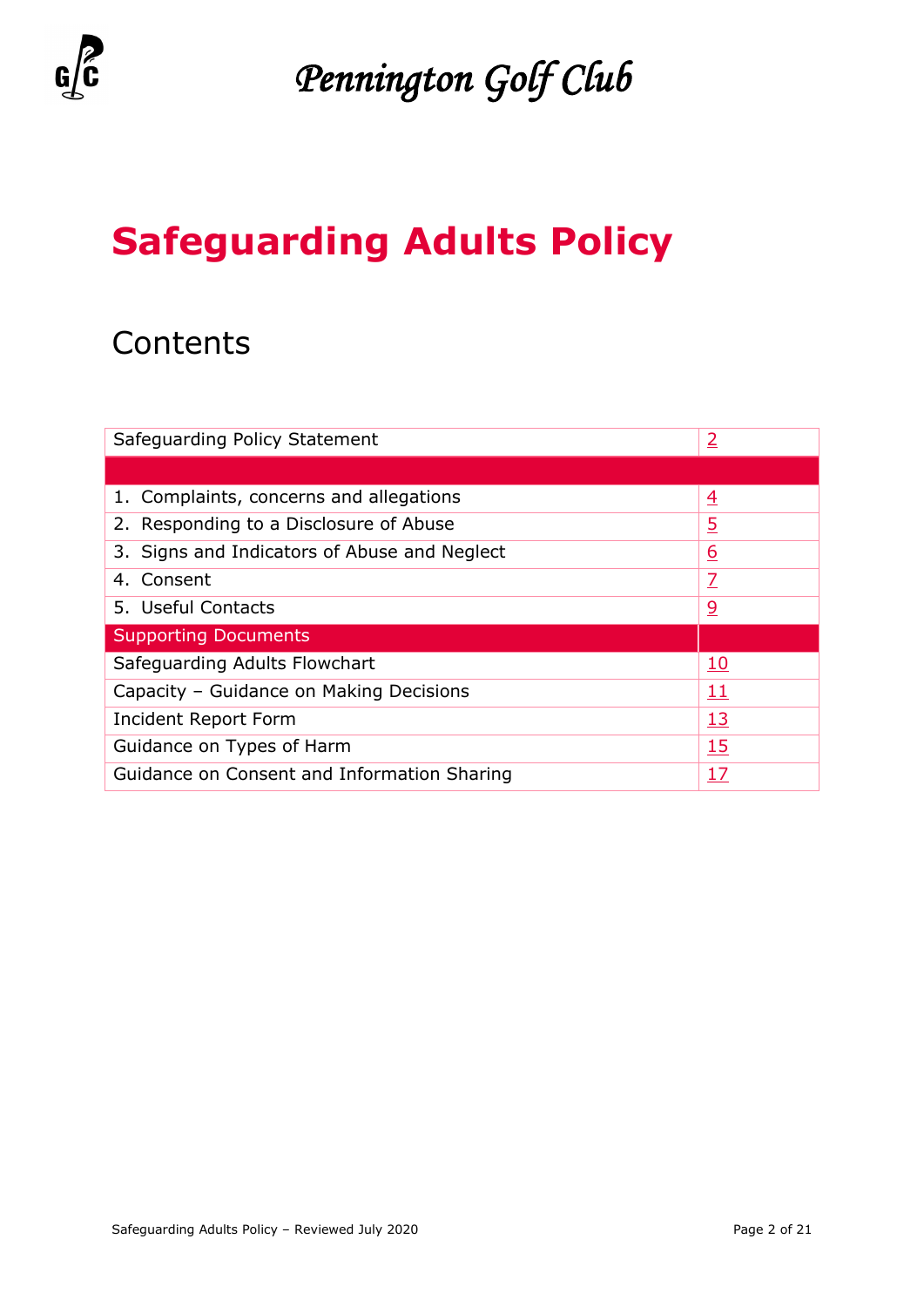

## Safeguarding Adults Policy

### <span id="page-2-0"></span>**Introduction**

PENNINGTON GOLF CLUB is committed to creating and maintaining a safe and positive environment for all individuals involved in golf.

Safeguarding duties apply to an adult who:

- Has needs for care and support (whether or not the local authority is meeting any of those needs) and;
- Is experiencing, or is at risk of, abuse or neglect; and;
- As a result of those care and support needs is unable to protect themselves from either the risk of, or the experience of, abuse or neglect.

## Principles in relation to adults at risk

The Care and Support Statutory Guidance Section 14.13 sets out the following six key principles which underpin all adult safeguarding work:

- Empowerment: People being supported and encouraged to make their own decisions and informed consent.
- Prevention: It is better to take action before harm occurs.
- Proportionality: The least intrusive response appropriate to the risk presented.
- Protection: Support and representation for those in greatest need.
- Partnership: Local solutions through services working with their communities. Communities have a part to play in preventing, detecting and reporting neglect and abuse.
- Accountability: Accountability and transparency in delivering safeguarding.

**Making safeguarding personal** is the concept that adult safeguarding should be person led and outcome focused. It engages the person in a conversation about how best to respond to their safeguarding situation in a way that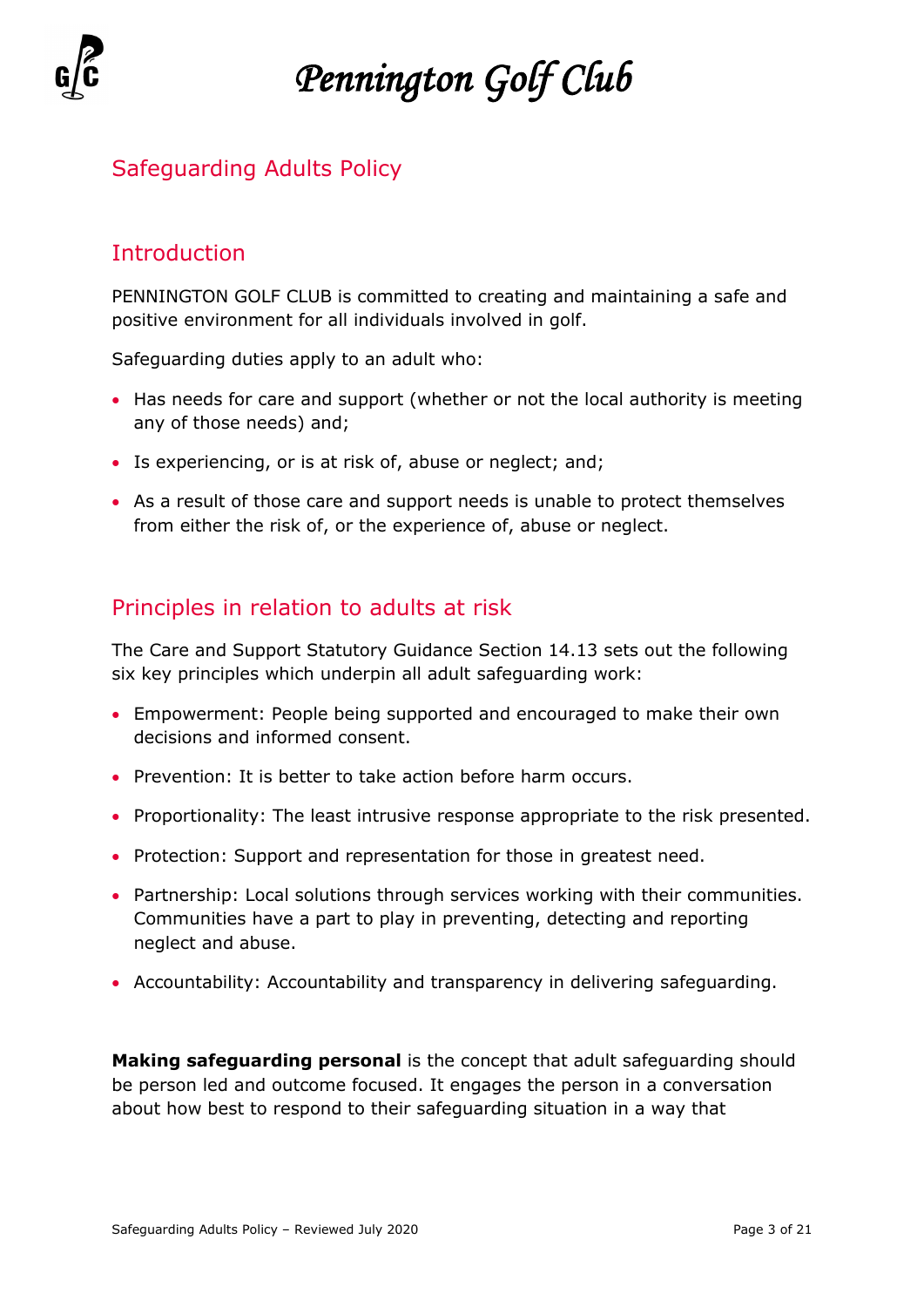

enhances involvement, choice and control. As well as improving quality of life, well-being and safety.

Wherever possible discuss safeguarding concerns with the adult to get their view of what they would like to happen and keep them involved in the safeguarding process, seeking their consent to share information outside of the organisation where necessary.

The principles of the Mental Capacity Act 2005 (MCA) state that every individual has the right to make their own decisions and provides the framework for this to happen.

In addition PENNINGTON GOLF CLUB recognises the following principles which underpin our work with all groups and individuals who may have additional needs for support and protection:

- It is every adult's right to be protected from abuse irrespective of their age, gender identity, faith or religion, culture, ethnicity, sexual orientation, background, economic position, marital status, disability or level of ability.
- All staff and volunteers share the responsibility for the protection of adults at risk and will show respect and understanding for their rights, safety and welfare.
- The additional vulnerability of disabled adults (including those with invisible disabilities, learning and communication differences) is recognised.
- Allegations of abuse or concerns about the welfare of any adult will be treated seriously and will be responded to swiftly and appropriately.
- PENNINGTON GOLF CLUB recognises the role and responsibilities of the statutory agencies in safeguarding adults and is committed to complying with the procedures of the Local Safeguarding Adults Boards.
- Confidentiality will be maintained appropriately at all times and the adult's safety and welfare must be the overriding consideration when making decisions on whether or not to share information about them.
- PENNINGTON GOLF CLUB will support all adults to understand their roles and responsibilities with regards to safeguarding and protecting adults at risk, including the responsibility to report all concerns in line with PENNINGTON GOLF CLUB safeguarding adults policy and procedures.
- All participants involved in golfing activities have the right to be listened to with respect and to be heard.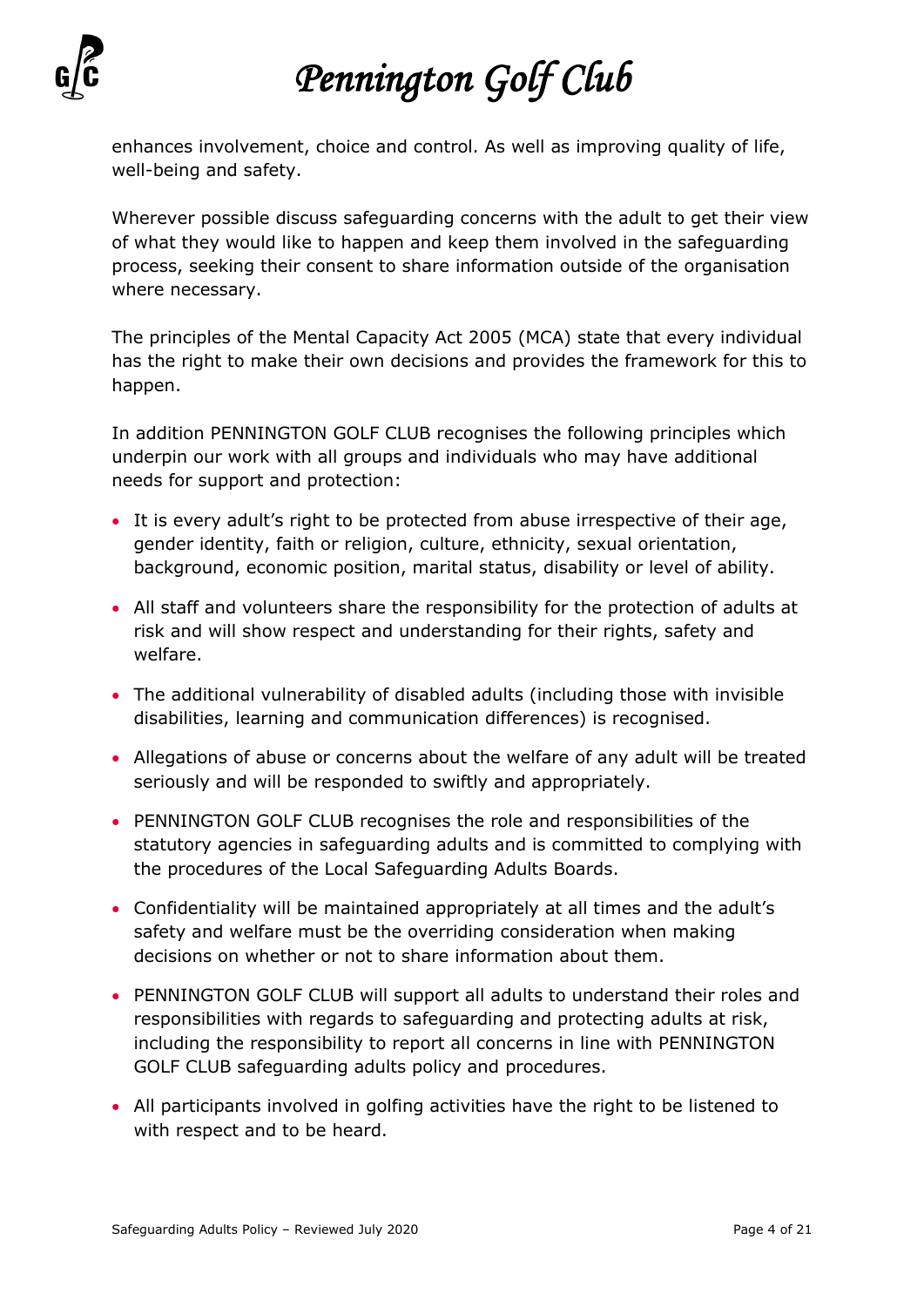

### Guidance and legislation

The practices and procedures within this policy are based on the principles contained within the UK and legislation and Government Guidance and have been developed to complement the Safeguarding Adults Boards policy and procedures, and take the following into consideration:

- The Care Act 2014
- The Protection of Freedoms Act 2012
- Domestic Violence, Crime and Victims (Amendment ) Act 2012
- The Equality Act 2010
- The Safeguarding Vulnerable Groups Act 2006
- Mental Capacity Act 2005
- Sexual Offences Act 2003
- The Human Rights Act 1998
- The Data Protection Act 2018

## Responsibilities and implementation

PENNINGTON GOLF CLUB will seek to promote the principles of safeguarding by:

- Reviewing PENNINGTON GOLF CLUB policy and procedures every three years or whenever there is a major change in legislation.
- Giving guidance on appropriate recruitment procedures to assess the suitability of volunteers and staff working with vulnerable groups.
- Following procedures to report welfare concerns and allegations about the behaviour of adults and ensure that all staff, volunteers, parents and participants, including children, are aware of these procedures.
- Directing club staff, volunteers & coaches to appropriate safeguarding training and learning opportunities, where this is appropriate to their role.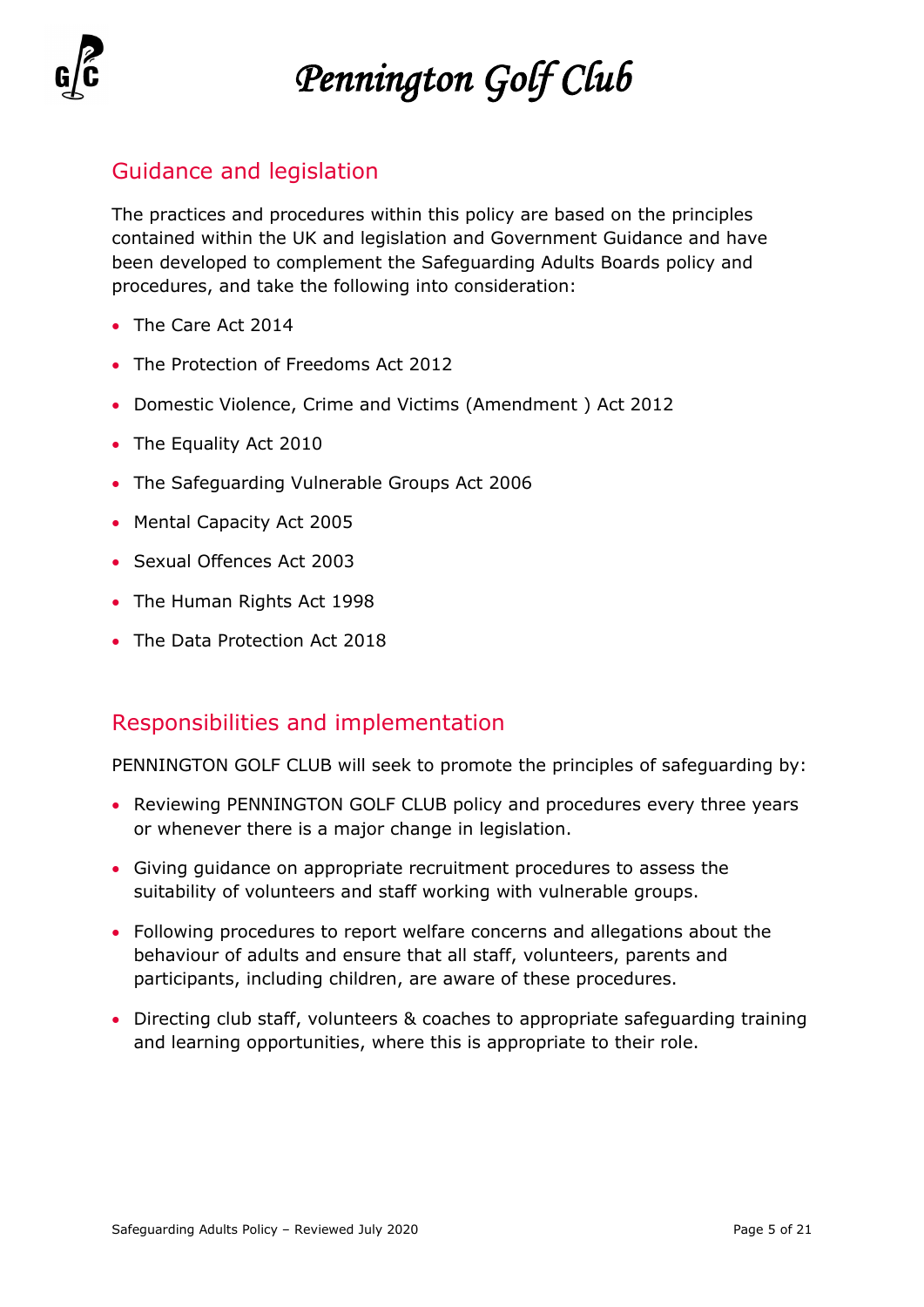## <span id="page-5-0"></span>1. Complaints, concerns and allegations

- **1.1** As a player, parent, carer, member of staff or volunteer you may be concerned about the welfare of an adult, become aware that abuse or poor practice is taking place, suspect abuse or poor practice may be occurring or be told about something that may be abuse or poor practice. These concerns should be brought to the attention of the England Golf Lead Safeguarding Officer without delay.
- **1.2** The person reporting the concern is not required to decide whether abuse has occurred, but simply has a duty to pass on their concerns and any relevant information tel: 01526 351824. All concerns will be treated in confidence. Details should only be shared on a 'need to know' basis with those who can help with the management of the concern.
- **1.3** Concerns will be recorded on an Incident Report Form and sent to England Golf Lead Safeguarding Officer and retained confidentially. The Lead Safeguarding Officer will assist with completion of this form if required, tel 01526 351824.
- **1.4** PENNINGTON GOLF CLUB will work with England Golf, counties and other external agencies to take appropriate action where concerns relate to potential abuse or serious poor practice. PENNINGTON GOLF CLUB disciplinary procedures will be applied and followed where possible.
- **1.5** Safeguarding adults at risk requires everyone to be committed to the highest possible standards of openness, integrity and accountability. PENNINGTON GOLF CLUB supports an environment where staff, volunteers, parents/carers and the public are encouraged to raise safeguarding concerns. Anyone who reports a legitimate concern to the organisation (even if their concerns subsequently appear to be unfounded) will be supported. All concerns will be taken seriously.
- **1.6** It is important when considering your concern that you also consider the needs and wishes of the person at risk.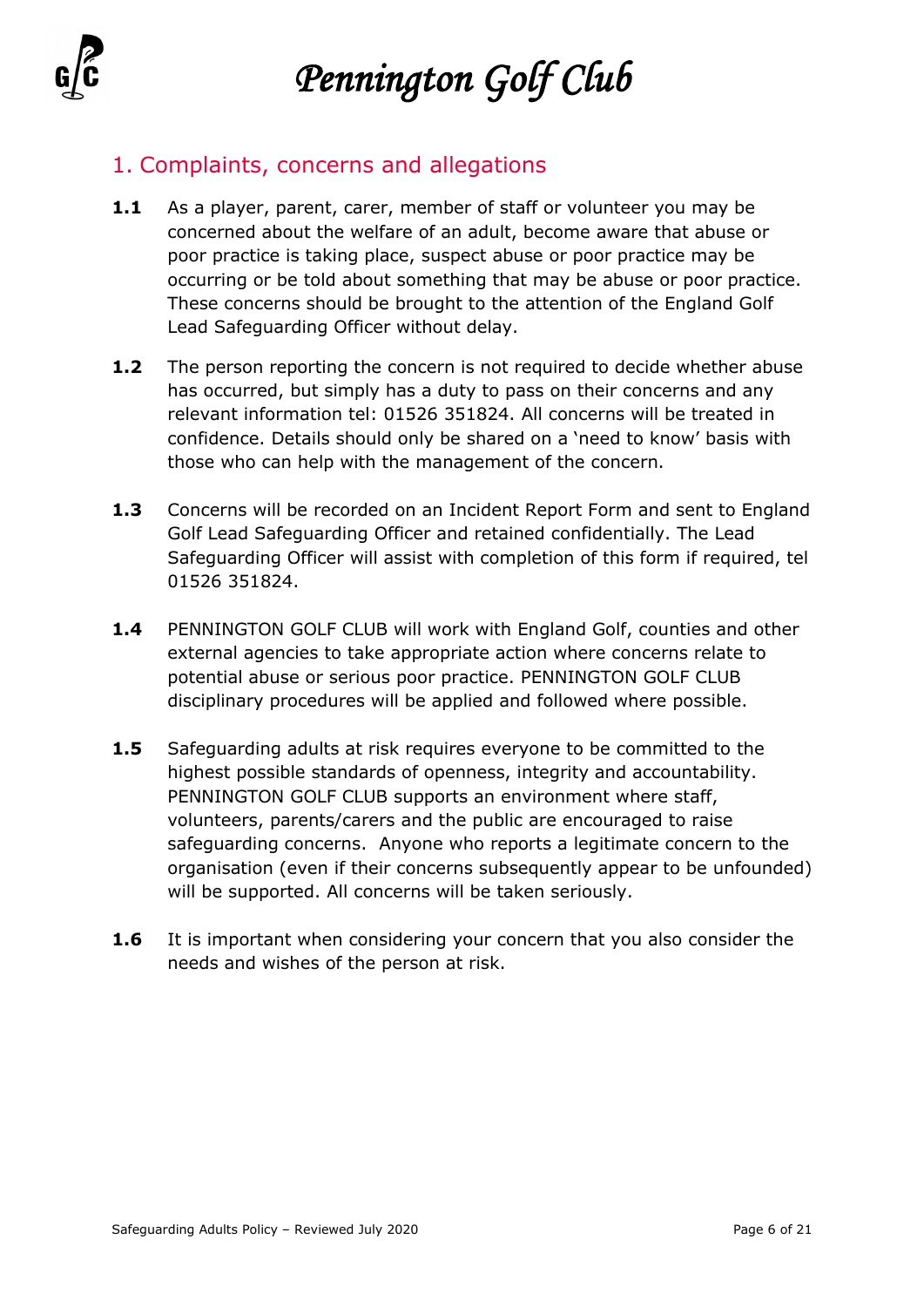## <span id="page-6-0"></span>2. Responding to disclosure of abuse

**2.1** If an adult indicates that they are being abused the person receiving the

information should:

- Stay Calm
- Listen carefully to what is said, allowing the adult to continue at their own pace, and take it seriously.
- Explain that it is likely the information will have to be shared with othersdo not promise to keep secrets.
- Keep questions to a minimum, only ask questions if you need to identify/ clarify what the person is telling you. Take care to distinguish between fact, observation, allegation and opinion. It is important that the information you have is accurate.
- Reassure the person that they have done the right thing in revealing the information.
- Ask them what they would like to happen next.
- Explain what you would like to do next and ask if they are happy for you to share the information in order for you to help them. As long as it does not increase the risk to the individual, you should explain to them that it is your duty to share your concern with your Lead Safeguarding Officer.
- Record in writing what was said using the adult's own words as soon as possible
- **2.2** DO NOT:
	- Dismiss the concern.
	- Panic or allow shock or distaste to show.
	- Probe for more information than is offered.
	- Make promises that cannot be kept.
	- Conduct an investigation of the case.
	- Make negative comments about the alleged perpetrator.

If the matter is urgent and relates to the immediate safety of an adult at risk then contact the police immediately. Complete and Incident Form and copy it to the England Golf Lead Safeguarding Officer within 24 hours.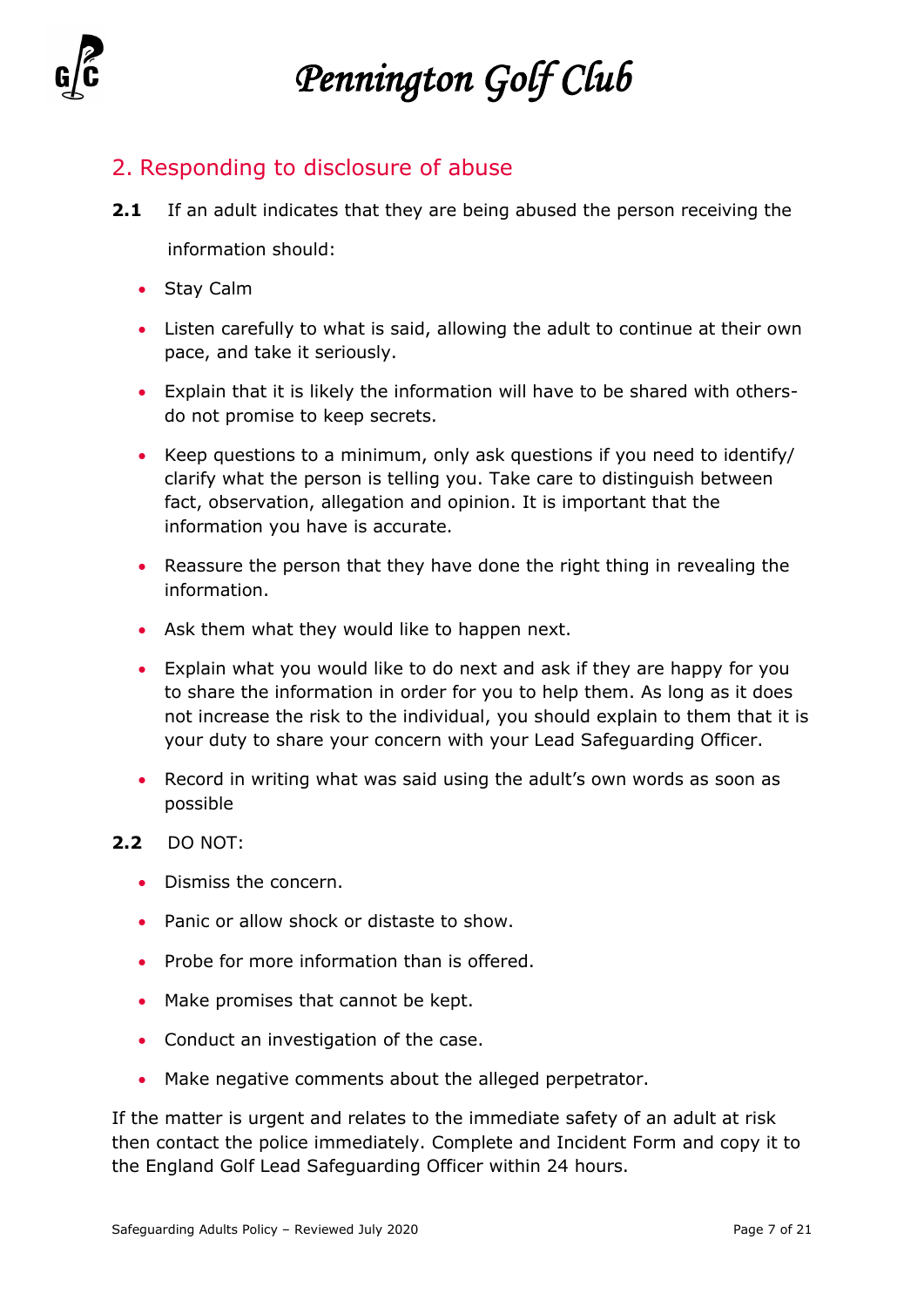## <span id="page-7-0"></span>3. Signs and indicators of abuse and neglect

- **3.1** Abuse can take place in any context. Abuse may be inflicted by anyone. Players, members, staff, volunteers or coaches may suspect that an adult is being abused or neglected outside of the club setting. There are many signs and indicators that may suggest someone is being abused or neglected, these include but are not limited to:
	- Unexplained bruises or injuries or lack of medical attention when an injury is present.
	- Person has belongings or money going missing.
	- Person is not attending / no longer enjoying their sessions.
	- Someone losing or gaining weight / an unkempt appearance. A change in the behaviour or confidence of a person.
	- Self-harm.
	- A fear of a particular group or individual.
	- They may tell you / another person they are being abused i.e. a disclosure.

## <span id="page-7-1"></span>4. Consent

- **4.1** The Care Act 2014 statutory guidance advises that the first priority in safeguarding should always be to ensure the safety and well-being of the adult.
- **4.2** Adults have a general right to independence, choice and selfdetermination including control over information about themselves.
- **4.3** PENNINGTON GOLF CLUB does not expect staff, coaches or volunteers to support an adult who is felt to be vulnerable or at risk through their decision making process but expects them to inform England Golf without delay so that they can clearly define the various options to help support the adult at risk to make a decision about their safety. As long as it does not increase the risk to the individual, it should be explained to them that it is their duty to share their concern with the England Golf Lead Safeguarding Officer. Consent is not required to seek guidance or share information with the National Governing Body.
- **4.4** Adults may not give their consent to the sharing of safeguarding information outside of the organisation for a number of reasons. For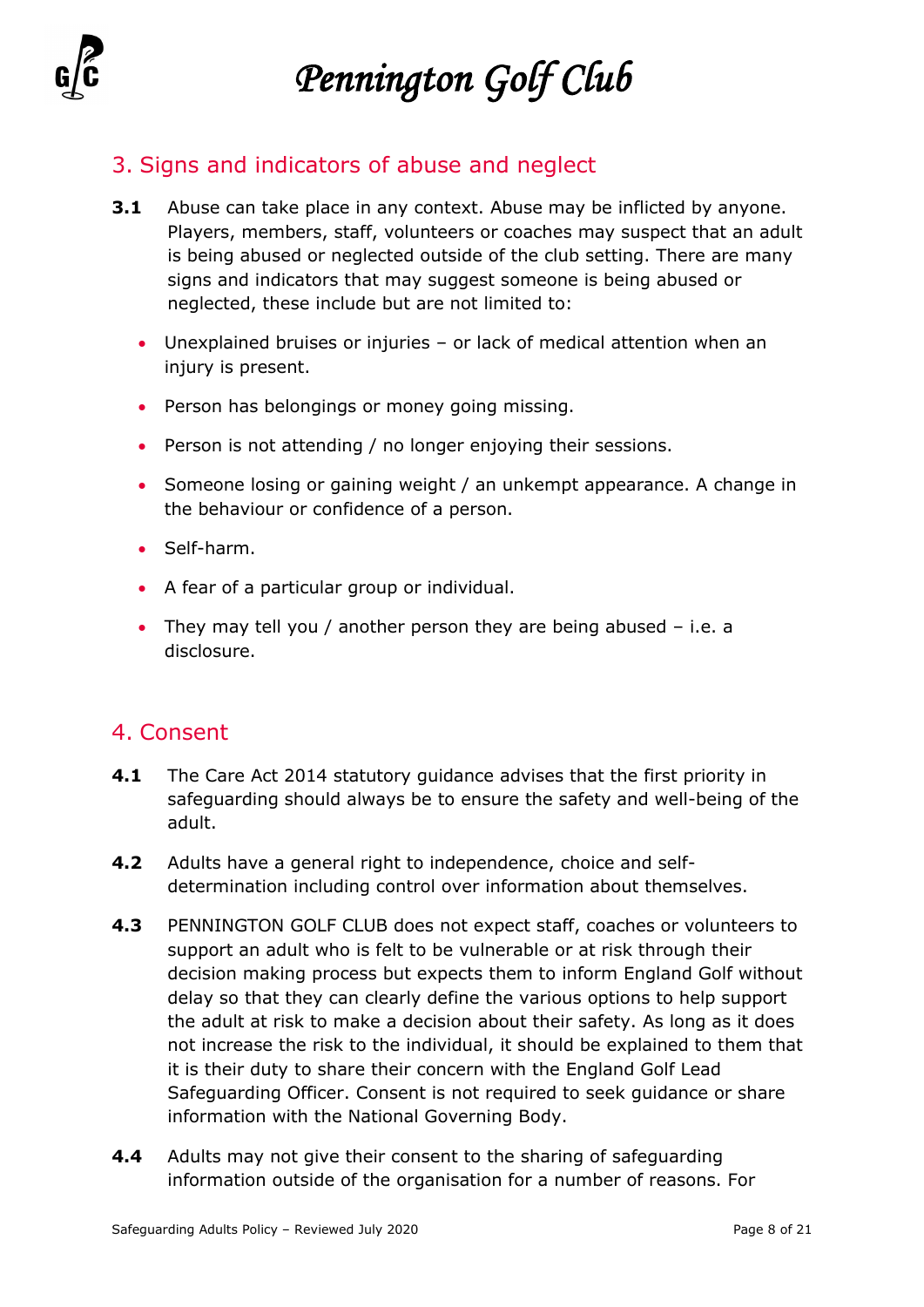

example, they may be unduly influenced, coerced or intimidated by another person, they may be frightened of reprisals, they may fear losing control, they may not trust social services or other partners or they may fear that their relationship with the abuser will be damaged. Reassurance and appropriate support may help to change their view on whether it is best to share information.

- **4.5** Those seeking to support the adult should consider the following:
	- Explore the reasons for the adult's objections what are they worried about?
	- Explain the concern and why you think it is important to share the information
	- Tell the adult with whom you may be sharing the information with and why
	- Explain the benefits, to them or others, of sharing information could
	- they access better help and support?
	- Discuss the consequences of not sharing the information could someone come to harm?
	- Reassure them that the information will not be shared with anyone who does not need to know
	- Reassure them that they are not alone and that support is available to them.
- **4.6** If the adult continues to refuse intervention to support them with a safeguarding concern, or requests that information about them is not shared with other safeguarding partners their wishes should be respected.
- **4.7** However, there are a number of circumstances where those seeking to support the adult can reasonably override such a decision, including but not limited to:
	- It appears that the adult lacks the mental capacity to make that decision (this must be properly explored and further guidance should be sought from the England Golf Lead Safeguarding Officer)
	- Emergency or life-threatening situations may warrant the sharing of relevant information with the emergency services without consent
	- Other people are, or may be, at risk, including children
	- A serious crime has been committed / may be prevented
	- Individuals in a Position of Trust are implicated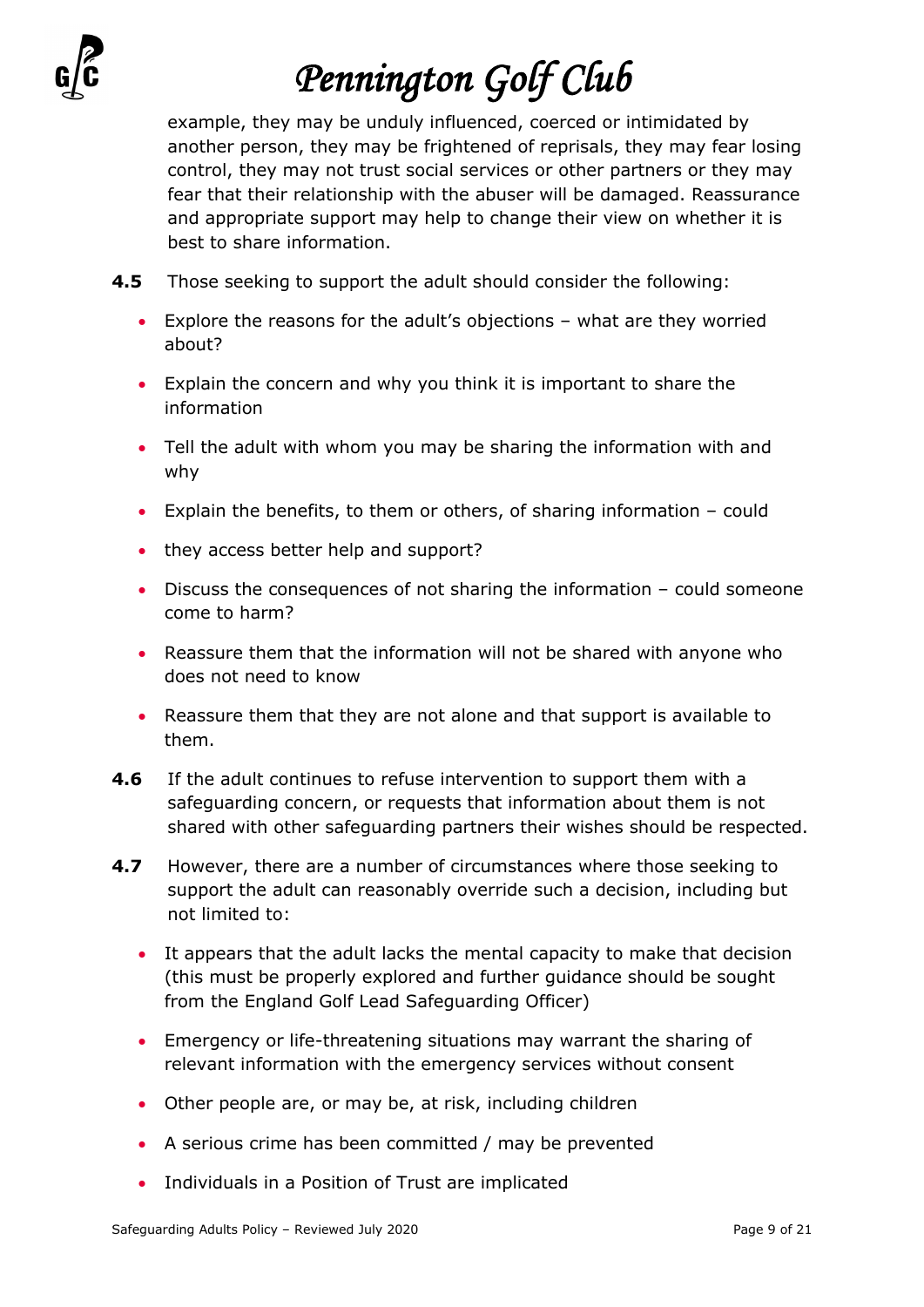**4.7.1** In such circumstances, it is important to keep a careful record of the decision-making process and guidance should be sought from the England Golf Lead Safeguarding Officer. Legal advice will be sought where appropriate. If the decision is to take action without the adult's consent, then unless it is unsafe to do so, the adult should be informed that this is being done and of the reasons why.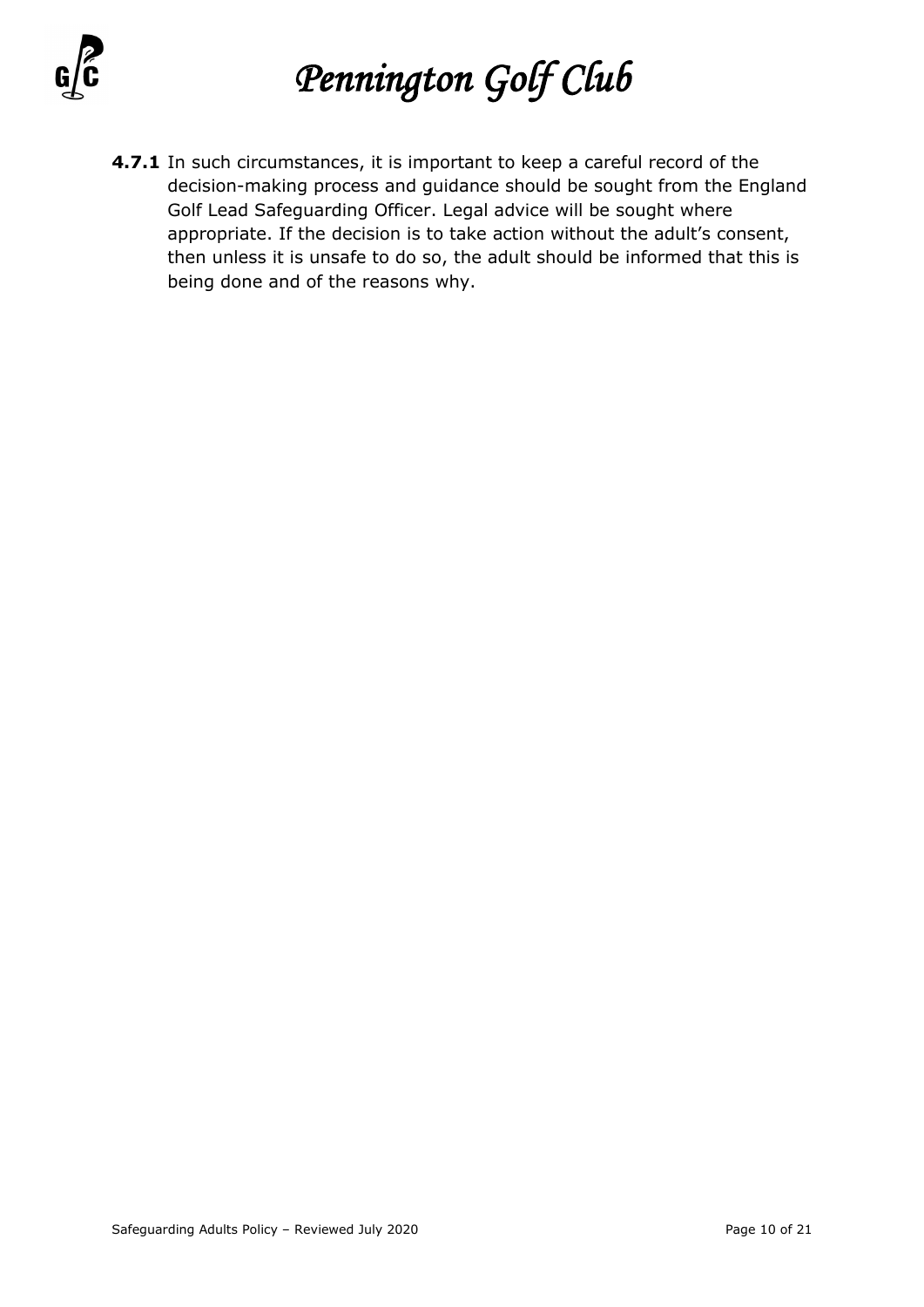

## <span id="page-10-0"></span>5. Useful Contacts

### England Golf Useful Contacts

| <b>Name</b>                         | <b>Address</b>                                                                                                               | <b>Number and email</b>                      |
|-------------------------------------|------------------------------------------------------------------------------------------------------------------------------|----------------------------------------------|
| Lead Safeguarding<br><b>Officer</b> | <b>England Golf</b><br><b>National Golf Centre</b><br>The Broadway<br><b>Woodhall Spa</b><br>Lincolnshire<br><b>LN10 6PU</b> | 01526 351824<br>safeguarding@englandgolf.org |

### Local Contacts

| <b>Name</b>                                             | <b>Address</b> | <b>Number and email</b> |
|---------------------------------------------------------|----------------|-------------------------|
| County<br>Council -<br>Safeguarding<br><b>Adults</b>    |                |                         |
| County<br>Council-Social<br>Care-Emergency<br>Duty Team |                |                         |

### National Contacts

| <b>Name</b>                                                          | <b>Website</b>        | <b>Number and email</b>                              |
|----------------------------------------------------------------------|-----------------------|------------------------------------------------------|
| Ann Craft Trust -<br>Safeguarding<br>Adults in Sport and<br>Activity | www.anncrafttrust.org | 0115 951 5400<br>Ann-Craft<br>Trust@nottingham.ac.uk |
| Samaritans                                                           |                       | 01522 782333                                         |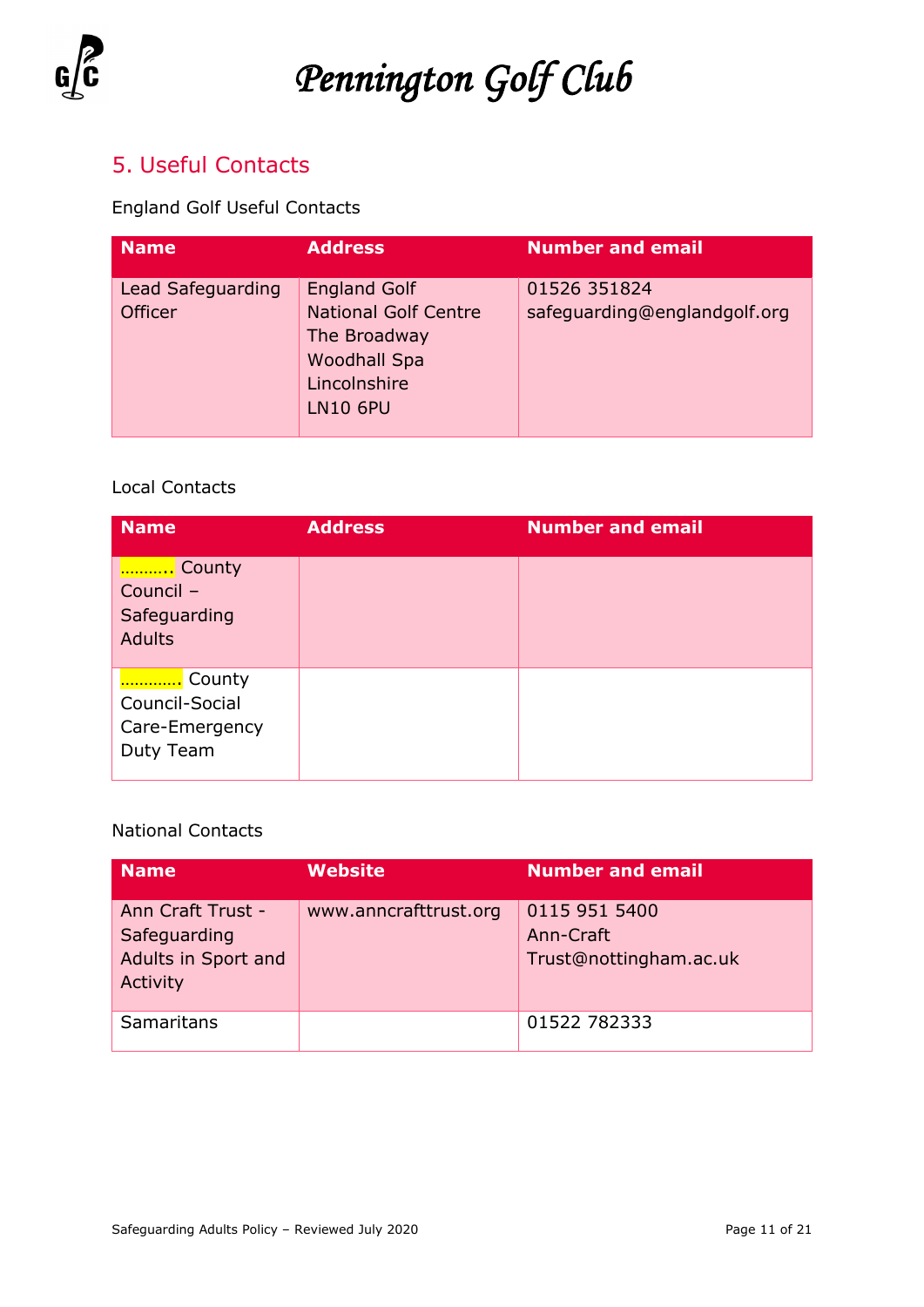<span id="page-11-0"></span>Safeguarding Adults Flowchart What to do if you have a concern about an adult?



## **Remember**

It is not your duty to investigate concerns about an adult but do not ignore them – talk to the adult if possible and get in touch with someone within your organisation or the local authority for advice.

\* If for any reason a Club Welfare Officer is not in post or is unavailable a principle of least delay is important. Please contact the England Golf Lead Safeguarding Officer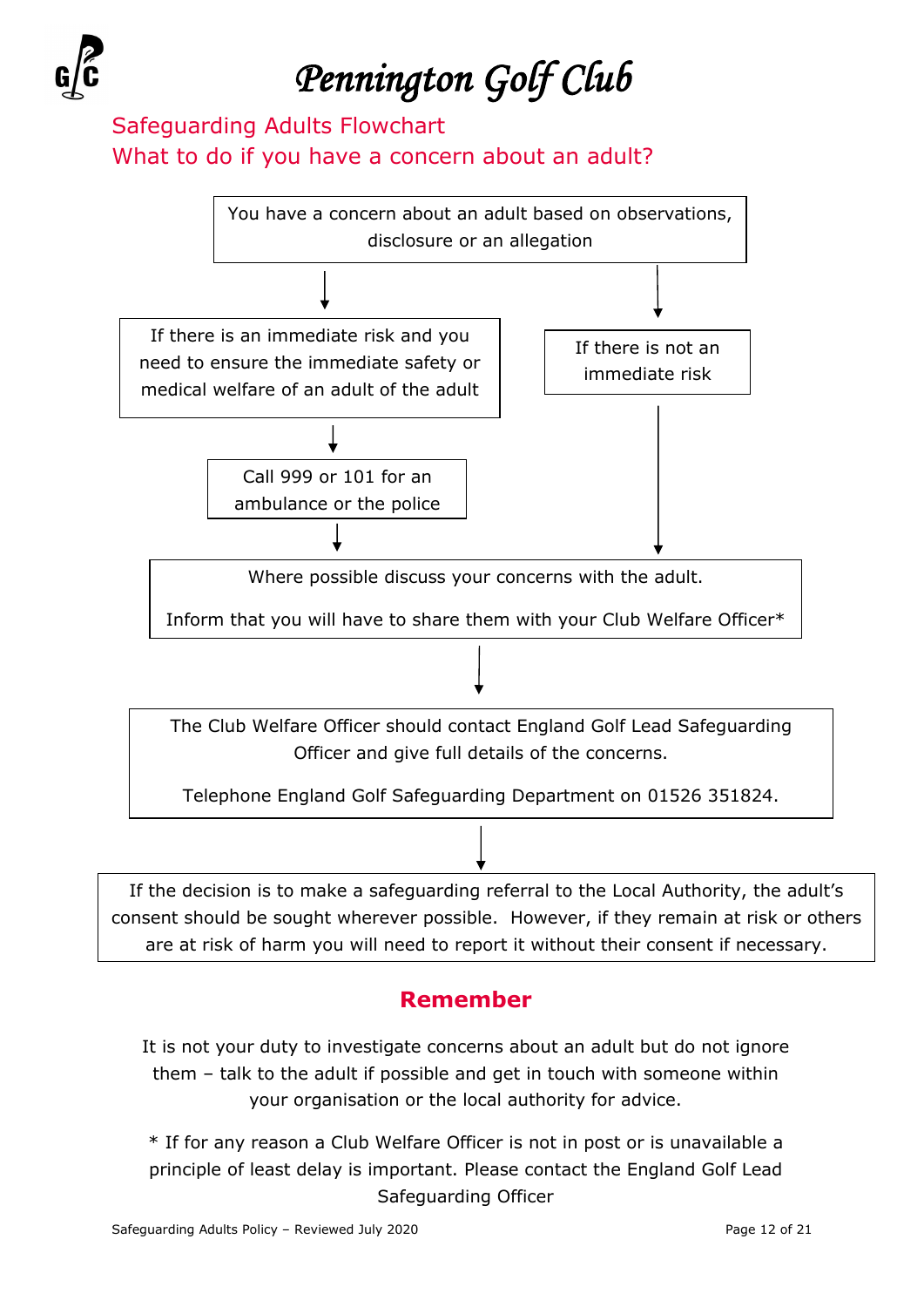

## <span id="page-12-0"></span>PENNINGTON GOLF CLUB

### Capacity – Guidance on Making Decisions

The issue of capacity or decision making is a key one in safeguarding adults. It is useful for organisations to have an overview of the concept of capacity.

We make many decisions every day, often without realising. We make so many decisions that it's easy to take this ability for granted.

But some people are only able to make some decisions, and a small number of people cannot make any decisions. Being unable to make a decision is called "lacking capacity".

To make a decision we need to:

- Understand information
- Remember it for long enough
- Think about the information
- Communicate our decision

A person's ability to do this may be affected by things like learning disability, dementia, mental health needs, acquired brain injury, and physical ill health.

The Mental Capacity Act 2005 (MCA) states that every individual has the right to make their own decisions and provides the framework for this to happen.

The MCA is about making sure that people over the age of 16 have the support they need to make as many decisions as possible.

The MCA also protects people who need family, friends, or paid support staff to make decisions for them because they lack capacity to make specific decisions.

Our ability to make decisions can change over the course of a day**.**

Here are some examples that demonstrate how the timing of a question can affect the response:

- A person with epilepsy may not be able to make a decision following a seizure.
- Someone who is anxious may not be able to make a decision at that point.
- A person may not be able to respond as quickly if they have just taken some medication that causes fatigue.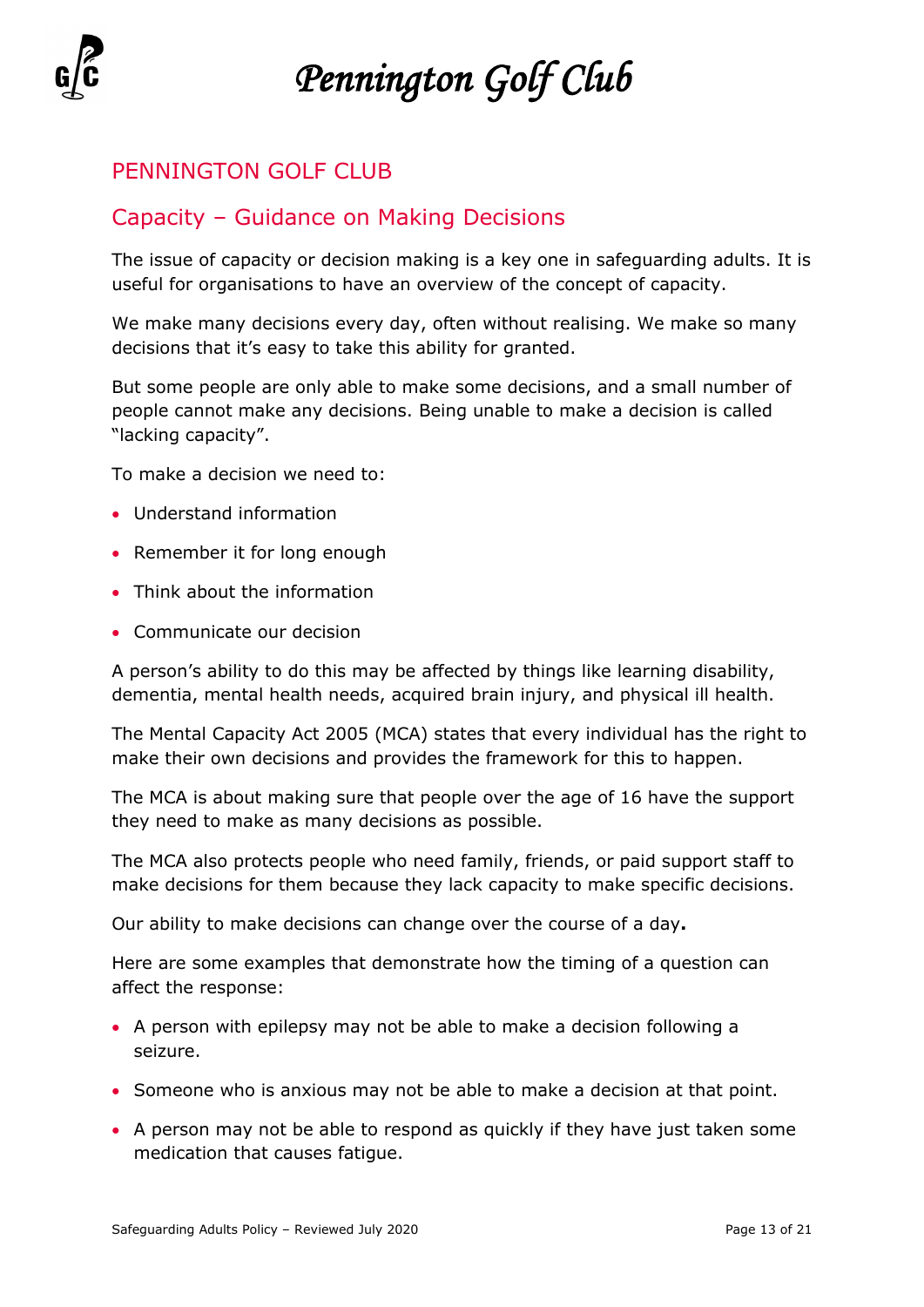

In each of these examples, it may appear as though the person cannot make a decision. But later in the day, presented with the same decision, they may be able to at least be involved.

The MCA recognises that capacity is decision-specific, so no one will be labelled as entirely lacking capacity. The MCA also recognises that decisions can be about big life-changing events, such as where to live, but equally about small events, such as what to wear on a cold day.

To help you to understand the MCA, consider the following five points:

- **1.** Assume that people are able to make decisions, unless it is shown that they are not. If you have concerns about a person's level of understanding, you should check this with them, and if applicable, with the people supporting them.
- **2.** Give people as much support as they need to make decisions. You may be involved in this – you might need to think about the way you communicate or provide information, and you may be asked your opinion.
- **3.** People have the right to make unwise decisions. The important thing is that they understand the implications. If they understand the implications, consider how risks might be minimised.
- **4.** If someone is not able to make a decision, then the person helping them must only make decisions in their "best interests". This means that the decision must be what is best for the person, not for anyone else. If someone was making a decision on your behalf, you would want it to reflect the decision you would make if you were able to.
- **5.** Find the least restrictive way of doing what needs to be done.

### Remember

- You should not discriminate or make assumptions about someone's ability to make decisions, and you should not pre-empt a "best-interests" decision merely on the basis of a person's age, appearance, condition, or behaviour.
- When it comes to decision-making, you could be involved in a minor way, or asked to provide more detail. The way you provide information might influence a person's ultimate decision. A person may be receiving support that is not in line with the MCA, so you must be prepared to address this.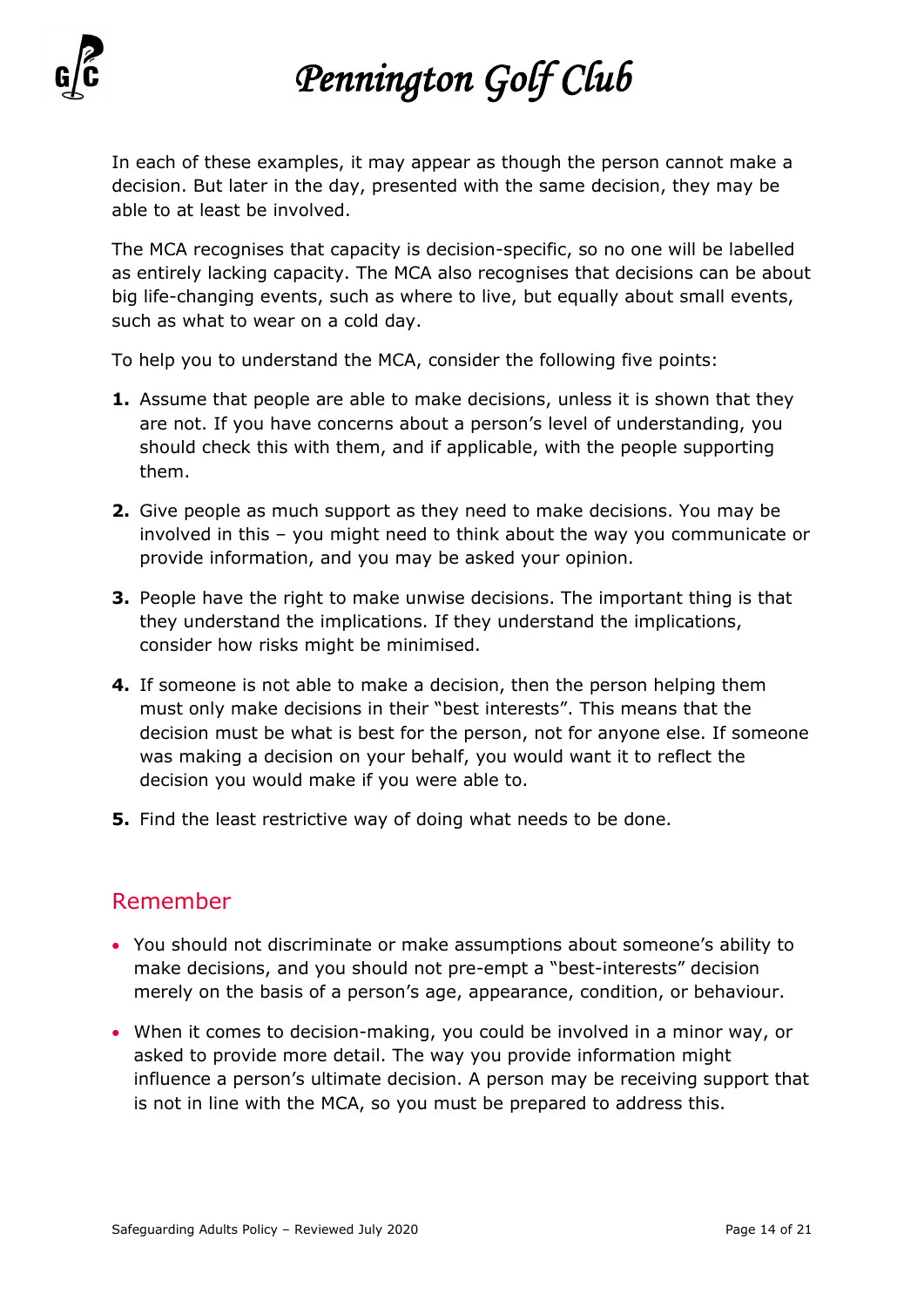

## <span id="page-14-0"></span>Incident Report Form

| Recorder's Name: |               |
|------------------|---------------|
| Address:         |               |
| Post Code:       | Telephone No: |

| Name of Identified Adult: |               |
|---------------------------|---------------|
| Address:                  |               |
| Post Code:                | Telephone No: |

| Complainant's Name: |               |
|---------------------|---------------|
| Address:            |               |
| Post Code:          | Telephone No: |

| Details of the allegations: [include: date; time; location; and nature of the<br>incident.] |
|---------------------------------------------------------------------------------------------|
| Additional information: [include: witnesses; corroborative statements; etc.]                |
| Have you discussed your concerns with the adult? What are their views?                      |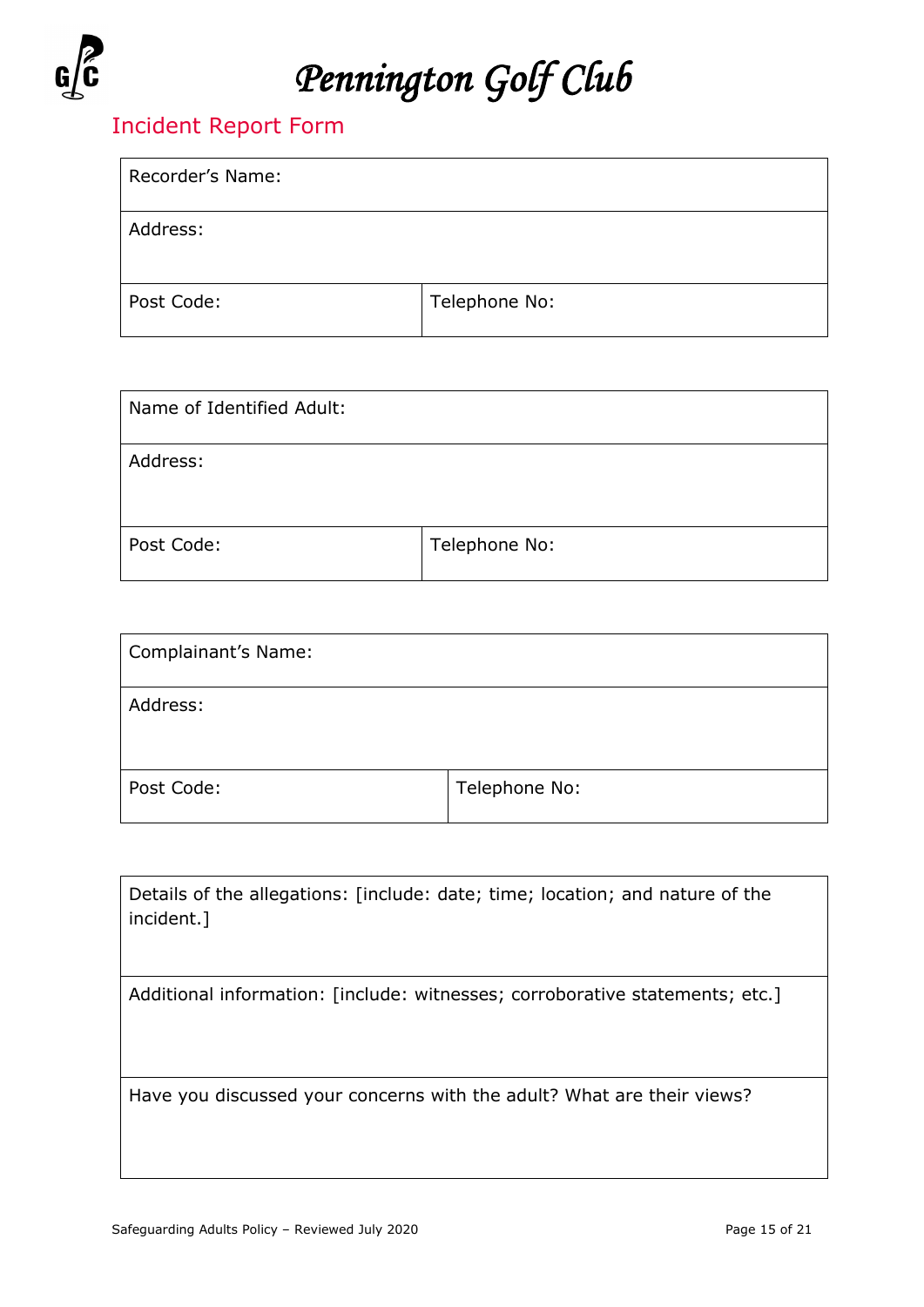| u<br>l |
|--------|
|        |

| England Golf Safeguarding department notified (01526 351824) |       |  |
|--------------------------------------------------------------|-------|--|
| Case Number (if allocated):                                  |       |  |
| Name of person spoken to:                                    |       |  |
| Date:                                                        | Time: |  |
|                                                              |       |  |
| Action taken:                                                |       |  |
| Date:                                                        | Time: |  |
| Signature of Recorder:                                       |       |  |
| Signature of Complainant:                                    |       |  |

### **Data protection:**

England Golf Safeguarding Department may use the information in this form (together with other information they obtain as a result of any investigation) to investigate the alleged incident and to take whatever action is deemed appropriate, in accordance with their Safeguarding Adults Policy and Procedures.

Strict confidentiality will be maintained and information will only be shared on a "need to know" basis in the interests of safeguarding. This may involve disclosing certain information to a number of organisations and individuals including relevant clubs and County bodies, individuals that are the subject of an investigation and/or Statutory agencies such as the Police and Adult Social Care.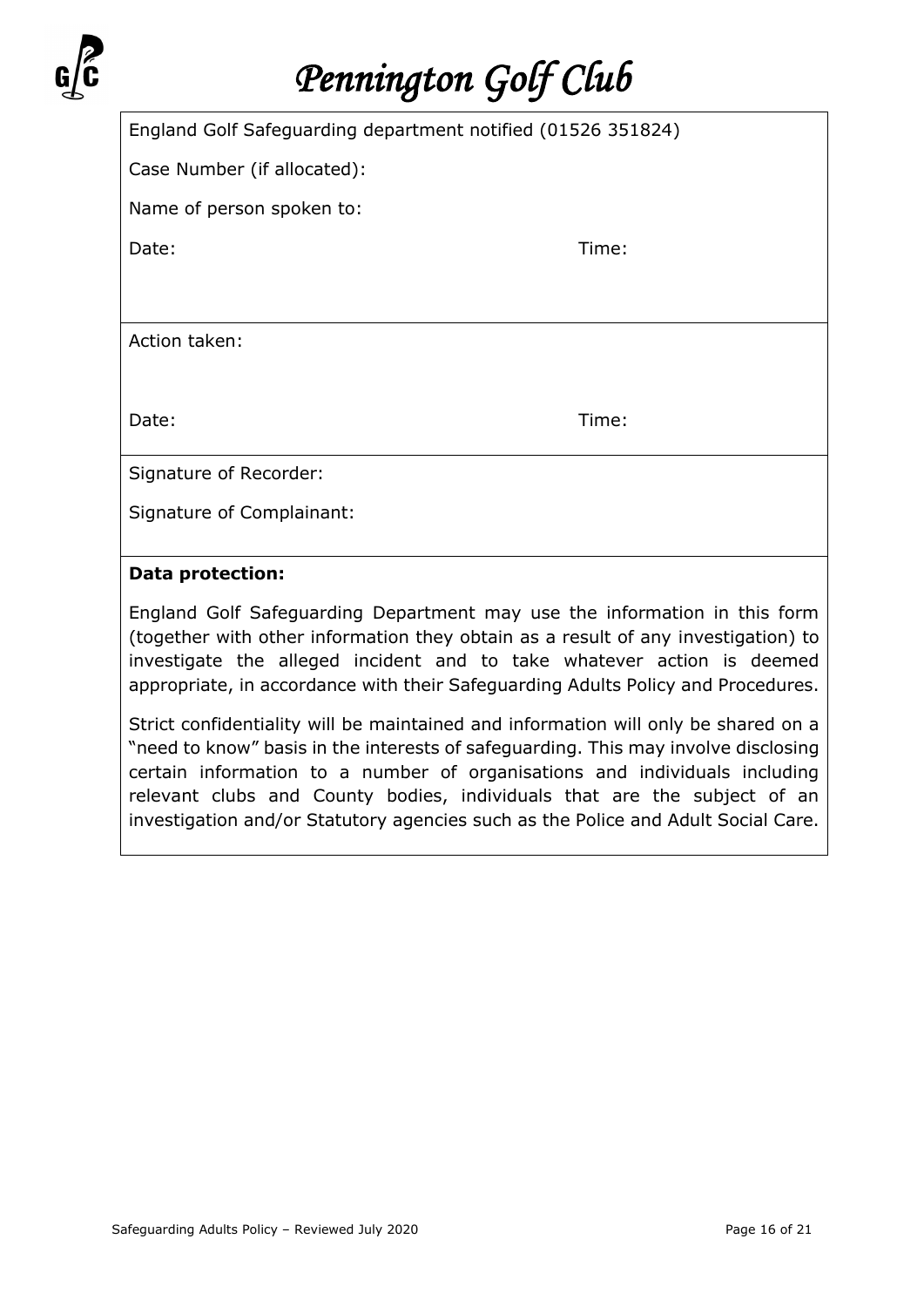

## <span id="page-16-0"></span>PENNINGTON GOLF CLUB

### Guidance on types of harm

### **The Care Act 2014 recognises 10 categories of abuse that may be experienced by adults.**

### **Self-neglect**

This covers a wide range of behaviour: neglecting to care for one's personal hygiene, health or surroundings and includes behaviour such as hoarding.

### **Modern Slavery**

This encompasses slavery, human trafficking, forced labour and domestic servitude.

### **Domestic Abuse**

This includes psychological, physical, sexual, financial and emotional abuse perpetrated by anyone within a person's family. It also includes so called 'honour' based violence.

### **Discriminatory**

Discrimination is abuse which centres on a difference or perceived difference particularly with respect to race, gender or disability or any of the protected characteristics of the Equality Act.

### **Organisational**

This includes neglect and poor care practice within an institution or specific care setting such as a hospital or care home, for example, or in relation to care provided in one's own home. This may range from one off incidents to on-going ill-treatment. It can be through neglect or poor professional practice as a result of the structure, policies, processes and practices within an organisation.

### **Physical**

This includes hitting, slapping, pushing, kicking, misuse of medication, restraint or inappropriate sanctions.

### **Sexual**

This includes rape, indecent exposure, sexual harassment, inappropriate looking or touching, sexual teasing or innuendo, sexual photography, subjection to pornography or witnessing sexual acts, indecent exposure and sexual assault or sexual acts to which the adult has not consented or was pressured into consenting.

### **Financial or material**

This includes theft, fraud, internet scamming, coercion in relation to an adult's financial affairs or arrangements, including in connection with wills, property,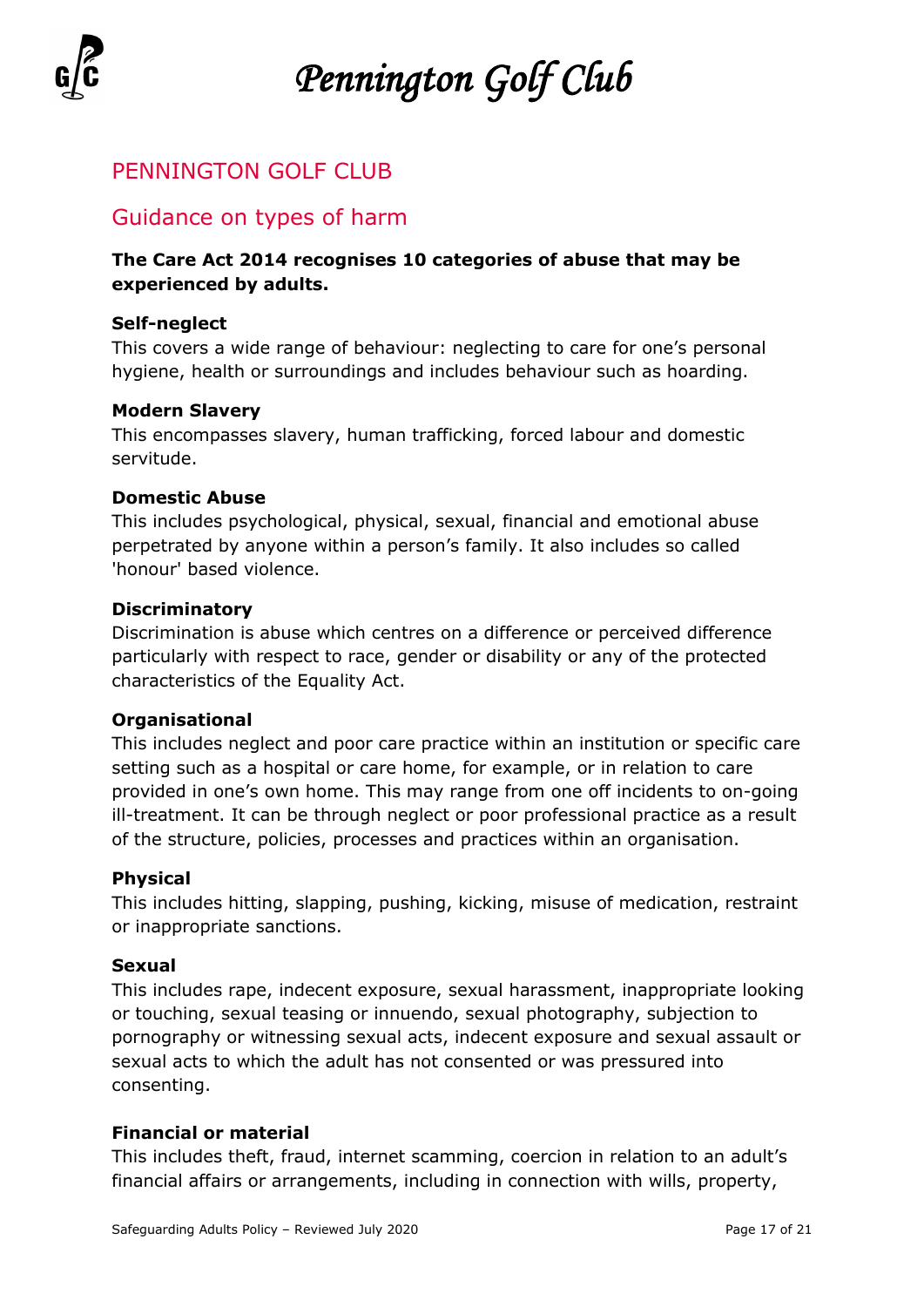

inheritance or financial transactions, or the misuse or misappropriation of property, possessions or benefits.

### **Neglect/Acts of omission**

This includes ignoring medical or physical care needs, failing to provide access to appropriate health social care or educational services, the withholding of the necessities of life, such as medication, adequate nutrition and heating.

### **Emotional or psychological**

This includes threats of harm or abandonment, deprivation of contact, humiliation, blaming, controlling, intimidation, coercion, harassment, verbal abuse, isolation or withdrawal from services or supportive networks.

### **Not included in the Care Act 2014 but also relevant to safeguarding adults in sport and physical activity:**

### **Cyber Bullying**

Cyberbullying occurs when someone repeatedly makes fun of another person online or repeatedly picks on another person through emails or text messages, or uses online forums with the intention of harming, damaging, humiliating or isolating another person. It can be used to carry out many different types of bullying (such as racist bullying, homophobic bullying, or bullying related to special educational needs and disabilities) but instead of the perpetrator carrying out the bullying face-to-face, they use technology as a means to do it.

### **Forced marriage**

This is a term used to describe a marriage in which one or both of the parties are married without their consent or against their will. A forced marriage differs from an arranged marriage, in which both parties consent to the assistance of a third party in identifying a spouse. The Anti-social Behaviour, Crime and Policing Act 2014 make it a criminal offence to force someone to marry.

### **Mate Crime**

A 'mate crime' is when vulnerable people are befriended by members of the community who go on to exploit and take advantage of them. It may not be an illegal act but still has a negative effect on the individual. Mate Crime is carried out by someone the adult knows and often happens in private. In recent years there have been a number of Serious Case Reviews relating to people with a learning disability who were murdered or seriously harmed by people who purported to be their friend.

### **Radicalisation**

The aim of radicalisation is to attract people to their reasoning, inspire new recruits and embed their extreme views and persuade vulnerable individuals of the legitimacy of their cause. This may be direct through a relationship, or through social media.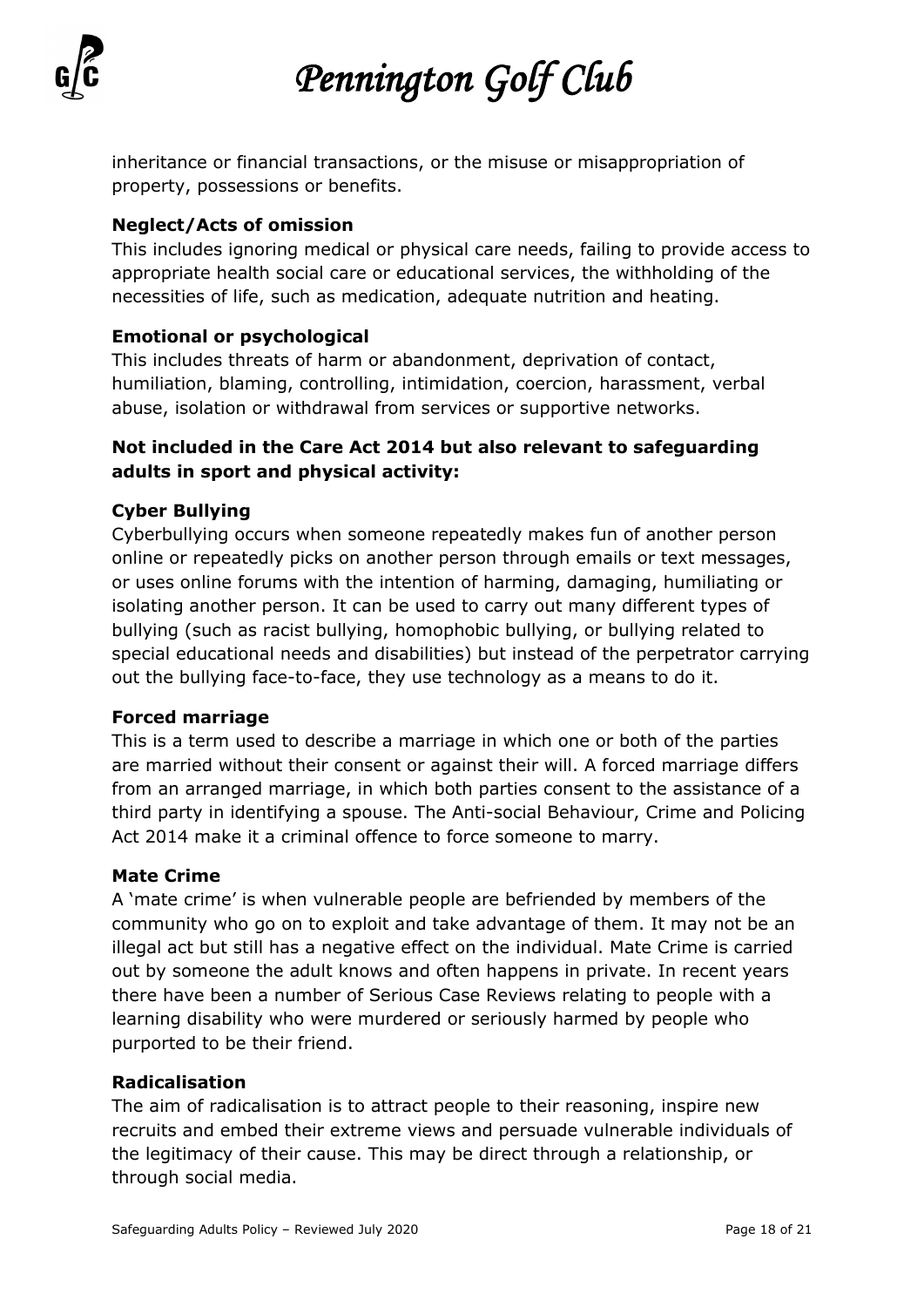

## <span id="page-18-0"></span>PENNINGTON GOLF CLUB

## Consent and Information Sharing

Workers and volunteers within sports and physical activity organisations should always share safeguarding concerns in line with their organisation's policy, usually with their safeguarding lead or welfare officer in the first instance, except in emergency situations. As long as it does not increase the risk to the individual, the worker or volunteer should explain to them that it is their duty to share their concern with their safeguarding lead or welfare officer.

The safeguarding lead or welfare officer will then consider the situation and plan the actions that need to be taken, in conjunction with the adult at risk and in line with the organisation's policy and procedures and local safeguarding adults board policy and procedures.

To make an adult safeguarding referral you need to call the local safeguarding adults team. This may be part of a MASH (Multi*-*Agency Safeguarding Hub). A conversation can be had with the safeguarding adults team without disclosing the identity of the person in the first instance. If it is thought that a referral needs to be made to the safeguarding adults team, consent should be sought where possible from the adult at risk.

Individuals may not give their consent to the sharing of safeguarding information with the safeguarding adults team for a number of reasons. Reassurance, appropriate support and revisiting the issues at another time may help to change their view on whether it is best to share information.

If they still do not consent, then their wishes should usually be respected. However, there are circumstances where information can be shared without consent such as when the adult does not have the capacity to consent, it is in the public interest because it may affect other people or a serious crime has been committed. This should always be discussed with your safeguarding lead and the local authority safeguarding adults team.

If someone does not want you to share information outside of the organisation or you do not have consent to share the information, ask yourself the following questions:

- Is the adult placing themselves at further risk of harm?
- Is someone else likely to get hurt?
- Has a criminal offence occurred? This includes: theft or burglary of items, physical abuse, sexual abuse, forced to give extra money for lessons (financial abuse) or harassment.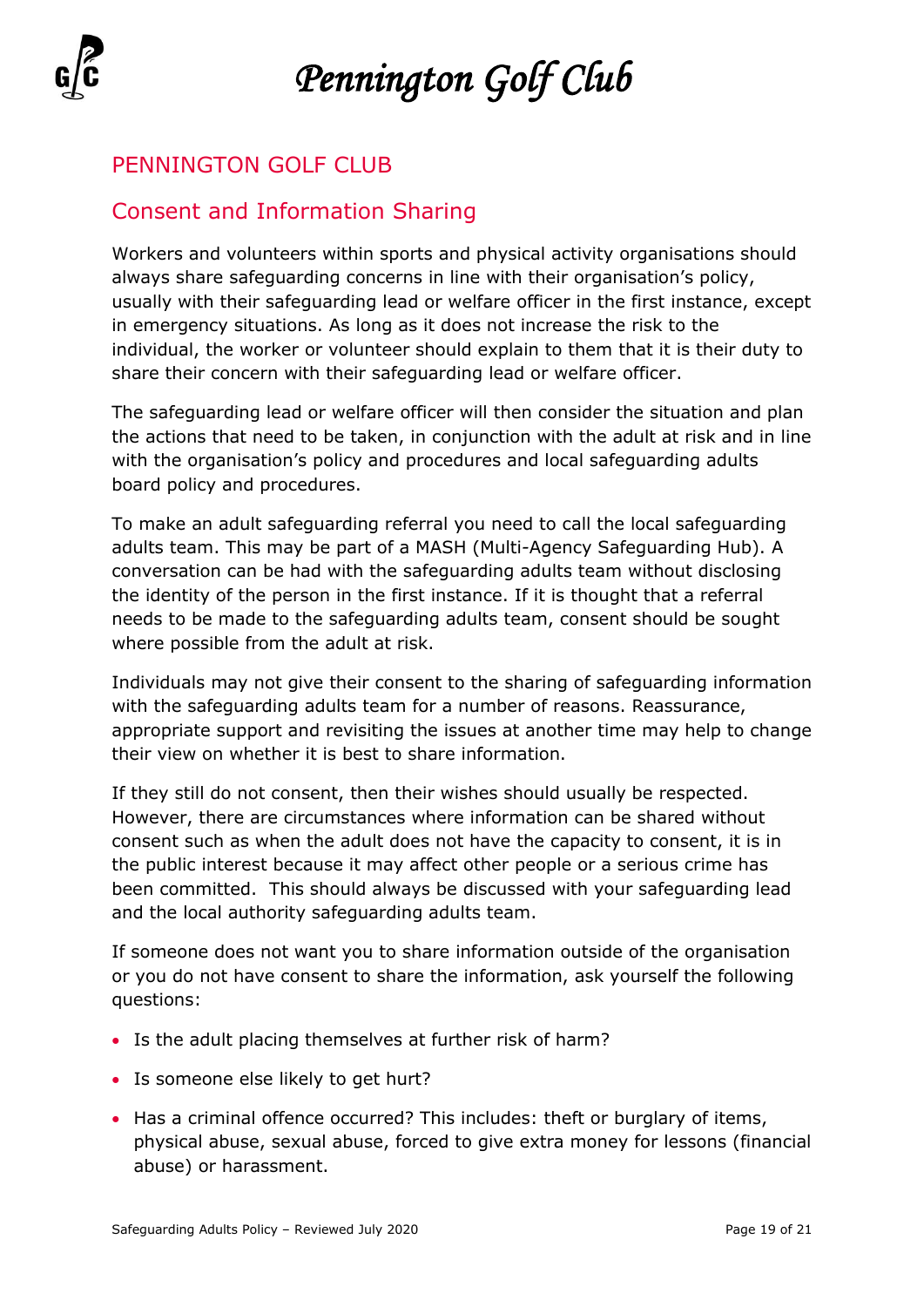*Pennington Golf Club*



• Is there suspicion that a crime has occurred?

If the answer to any of the questions above is 'yes' - then you can share without consent and need to share the information.

When sharing information there are seven Golden Rules that should always be followed.

- **1.** Seek advice if in any doubt
- **2.** Be transparent The Data Protection Act (DPA) is not a barrier to sharing information but to ensure that personal information is shared appropriately; except in circumstances where by doing so places the person at significant risk of harm.
- **3.** Consider the public interest Base all decisions to share information on the safety and well-being of that person or others that may be affected by their actions.
- **4.** Share with consent where appropriate Where possible, respond to the wishes of those who do not consent to share confidential information. You may still share information without consent, if this is in the public interest.
- **5.** Keep a record Record your decision and reasons to share or not share information.
- **6.** Accurate, necessary, proportionate, relevant and secure Ensure all information shared is accurate, up-to-date; necessary and share with only those who need to have it.
- **7.** Remember the purpose of the Data Protection Act (DPA) is to ensure personal information is shared appropriately, except in circumstances where by doing so may place the person or others at significant harm.

Please contact PENNINGTON GOLF CLUB Welfare Officers below,